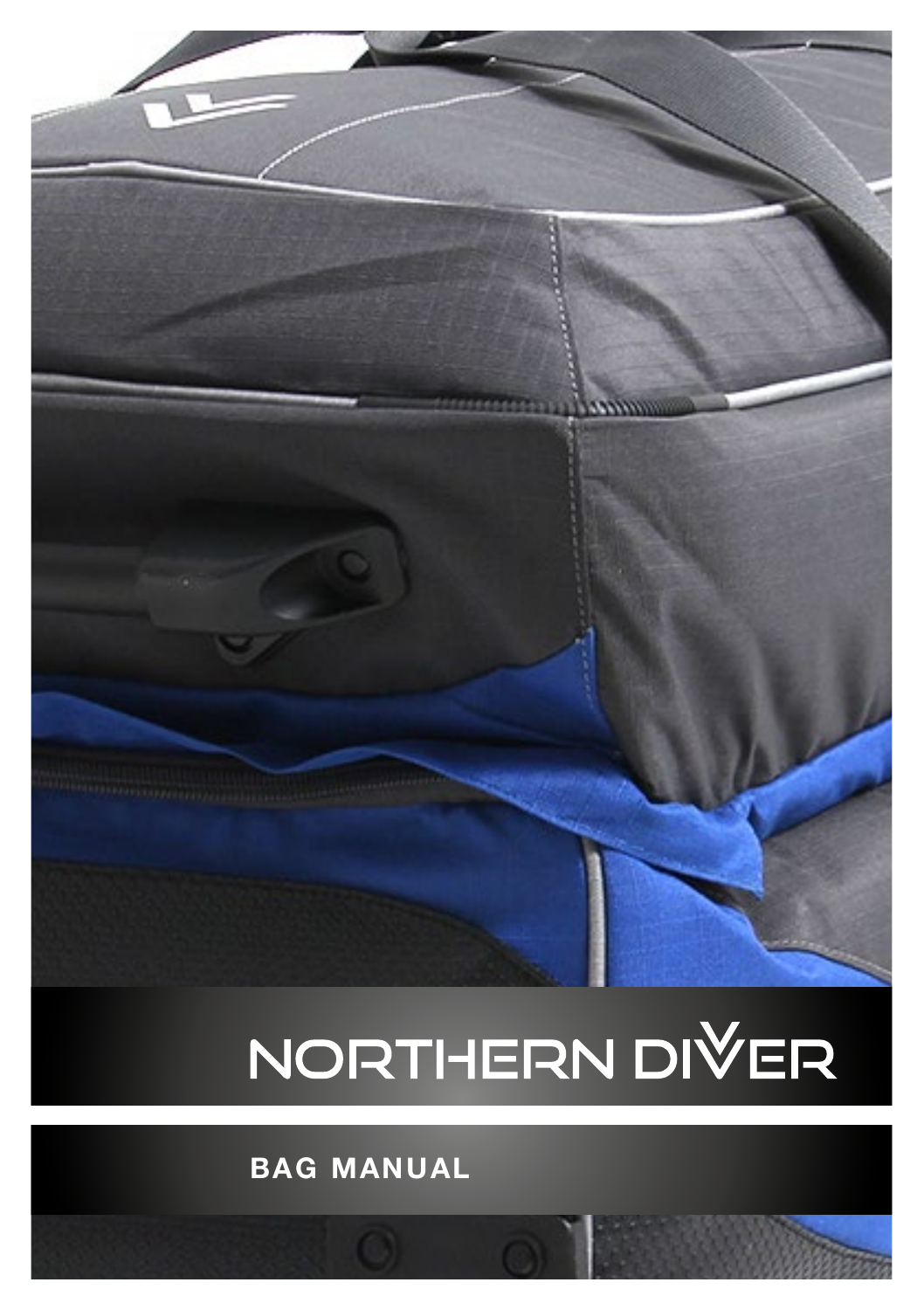### **NORTHERN DIVER BAG MANUAL**

Thank you for your purchase. Do not use this product before reading this manual. It is important to fully understand the proper care and maintenance before use.

Bags need to be properly cared for and maintained, which means doing the right checks before and after use, cleaning them properly and storing them correctly. This will guarantee they last you a long time.

#### **Advice prior to travelling**

It is a good idea to make a checklist of the items that you will be packing for your journey. Keep the list in your carry-on and should your bag get lost or stolen, you will have an itemised list of what was in it. If the gear that you are packing is for more than two people it is highly advisable to have smaller mesh or bags included for each person's set of equipment. This is especially a good idea if any of your excursions involve boat travel, as it is much easier to stow smaller gear bags on boats than it is large and clunky ones.

#### **Inspection and storage procedures**

Make sure that you completely empty your bag prior to storage and double-check every compartment. It is likely that the bag will come into contact with water at some stage. It is therefore advisable to rinse the bag with fresh warm water to reduce the possibility of particulate matter embedding itself into the fabric as the bag dries. Make sure that it is completely dry prior to storing it. Do not dry in direct sunlight, it should dry in a shaded area and then be stored in a cool dry place.

#### **Did You Know...**

The majority of bag damage occurs on baggage carousels at airports? If the bag is too heavy for you to easily manage then a baggage handler will have the same problem. Don't encourage others to abuse your bag. Pack it sensibly to avoid damage.

A poorly packed bag that is overweight or has items protruding is more likely to be damaged on your travels. We cannot be held responsible for damage due to misuse. In the event of damage to your bag contact the baggage-handling agent and register a claim before leaving the airport immediately. Failing that, contact your holiday insurers. Northern Diver staff use Northern Diver bags and travel all over the world with them.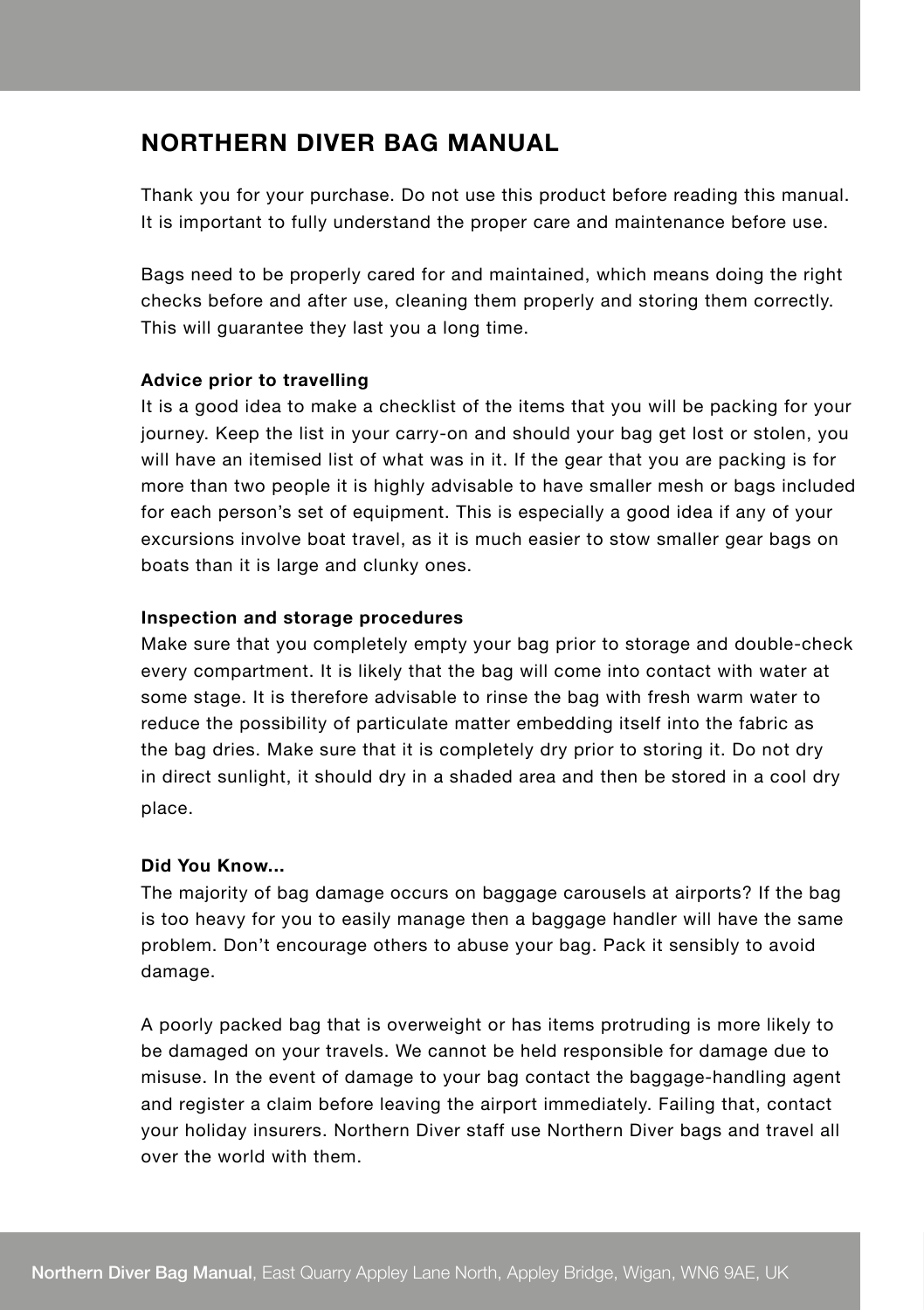#### **General Care**

Wash all salt and dirt deposits off

Take care to thoroughly clean bag wheels when they have been travelling across rough ground and sand.

Be careful not to get bag tags or foreign items trapped around the wheels, this will cause wheel jams and prevent you from wheeling the bag around easily.

#### **Hard side cleaning care**

To clean hard side elements of bags, we recommend using a gentle soap and warm water, rinsing well. Dry the bag completely in the shade before storing it.

#### **Soft side cleaning care**

To clean soft side elements of bags, we recommend cleaning with a mild soap (i.e. dish soap) and warm water. Dry the bag completely in the shade before storing it.

#### **Odours in bags**

If the bag has an offensive odour there are a few tips to help remove it. Please note some bags may not be suitable for the following methods, you must check and contact us if you are unsure.

1. Use a vinegar (1 part) and water (5 parts) mixture. This may take the odour out but it will then need to be aired out for a few days.

2. Placing charcoal in the bag for a day or more (depending on the strength of the odour) and close the bag. The charcoal will absorb the smell.

3. Sprinkle dry baking soda all over the inside and outside of the bag and leave it for an hour or more, then vacuum it out.

4. Mix half a cup of lemon juice with half a cup of water and spray it all over the bag. Let it dry naturally in an area not directly under sunlight.

#### **Zip care**

Zip pullers can jam with salt and dirt so keeping them clean is essential. Immerse zips in water or use specially designed zip maintenance products for maintenance. Most zips will burst due to over packing but can be easily recovered by zipping back to the beginning and re-zipping. The teeth should re-connect, however do not force them.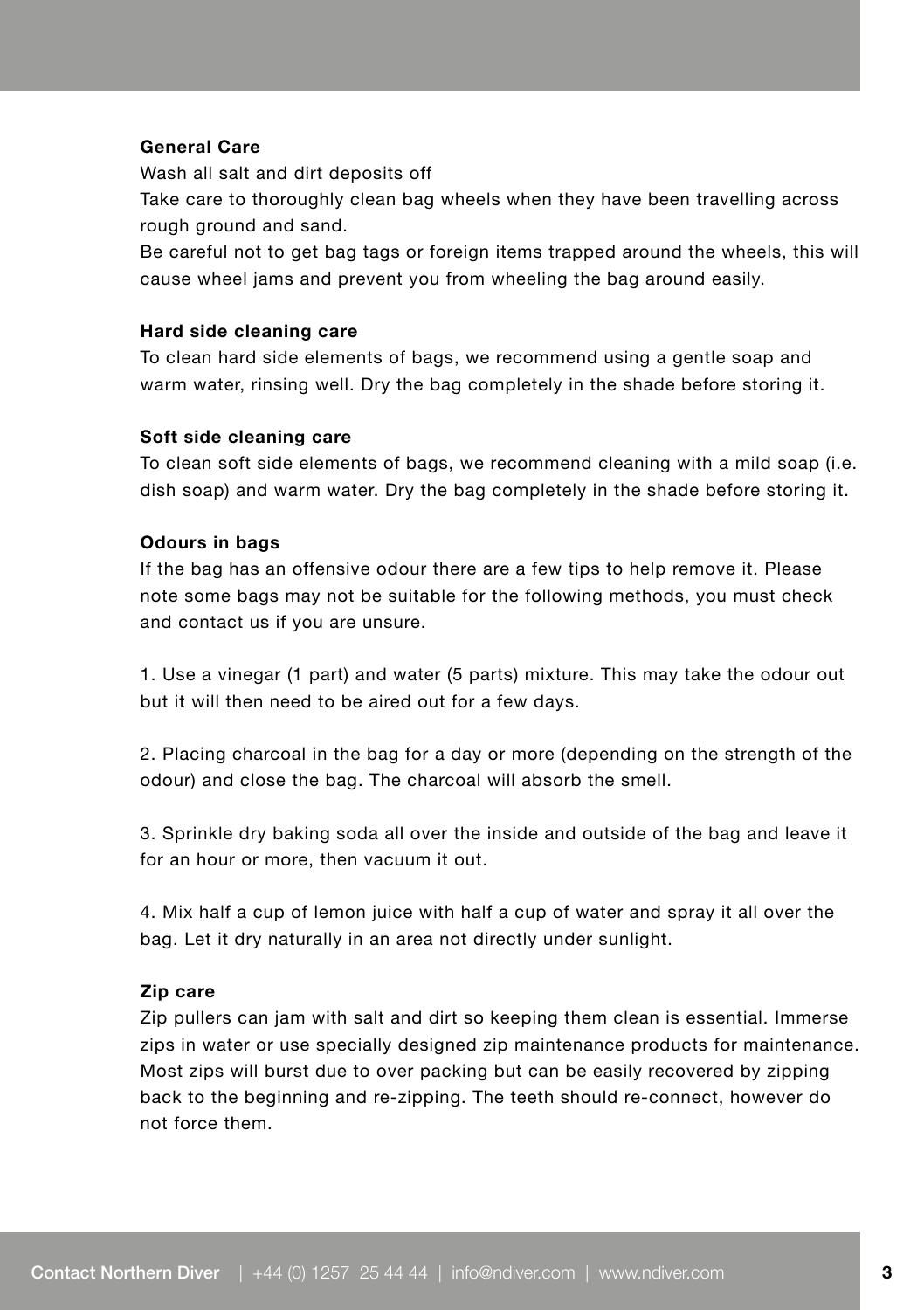#### **Luggage wheel and hardware**

Luggage wheels are the parts that get the dirtiest for obvious reasons. To keep them rolling smoothly, remove any dried soil and loose dirt from them before wiping them down with a soap and water solution. There's no need to lubricate them if they're maintained regularly.

For the hardware or solid accessories on your bags, i.e. telescopic handle, locks and protective edges and bumpers, never use any kind of oil based cleaner as the oil can seep into the fabric or shell of the bag and stain it. Wipe down with soap and water and dry. If there are scratches, buff the area with a fine steel wool scrubber and seal with a protective coat of lacquer or even clear nail polish.

#### **Storing your bag**

Extremes of temperature, as well as the extremes of humidity will tend to age bags. Any bag that is being stored in an attic or similar should be taken out of storage, opened, and permitted to "air" regularly. This will help to prevent mildew from forming as a result of humidity. It also assists in maintaining the normal resiliency of the case itself.

If you encounter any problems we are happy to help. Should you have an accident or misuse your bag, repairs can be performed for a reasonable charge. Please contact us.

#### **Warranty**

We design & develop our products for maximum endurance and supply you with a 12 months warranty against any defects in materials and workmanship. If one of our products fails due to a manufacturing defect we will replace or repair it without any charge.

\*All warranties are at the discretion of the bag supplier & apply to the original owner. In the unlikely event of a warranty claim, it is the responsibility of the purchaser to return the goods to the supplier.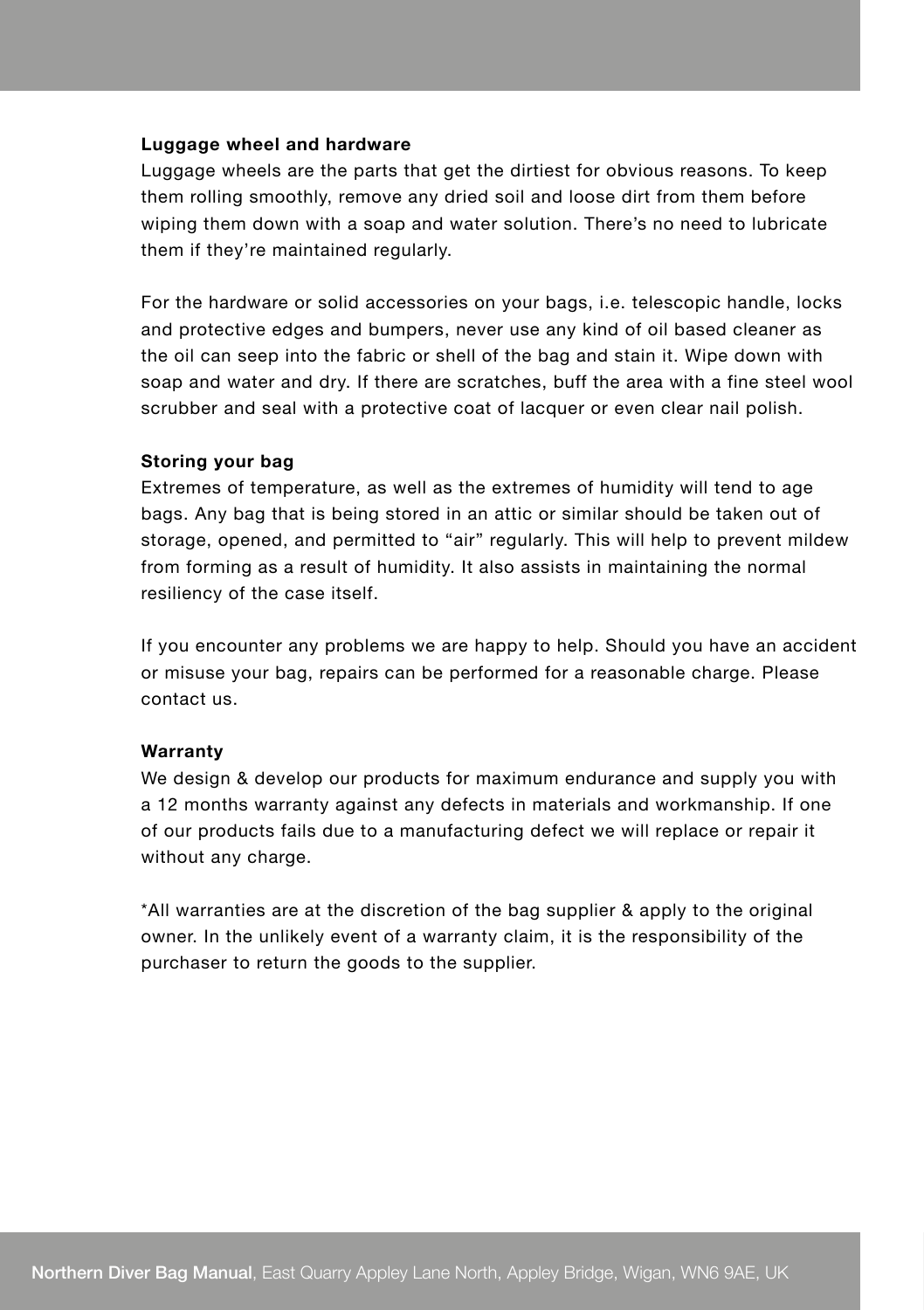**Find us**



We are happy to answer any questions you may have. We are located in Appley Bridge, Lancashire, UK - only 5 mins from the M6 motorway (J27). Manchester & Liverpool international airports are only 40 mins away. Wigan North Western rail station is 2 hrs & 3 mins from London Euston.

We are more than happy to collect clients and return them after their visit. Northern Diver International Ltd. East Quarry, Appley Lane North, Appley Bridge, Wigan, Lancashire, WN6 9AE, UK